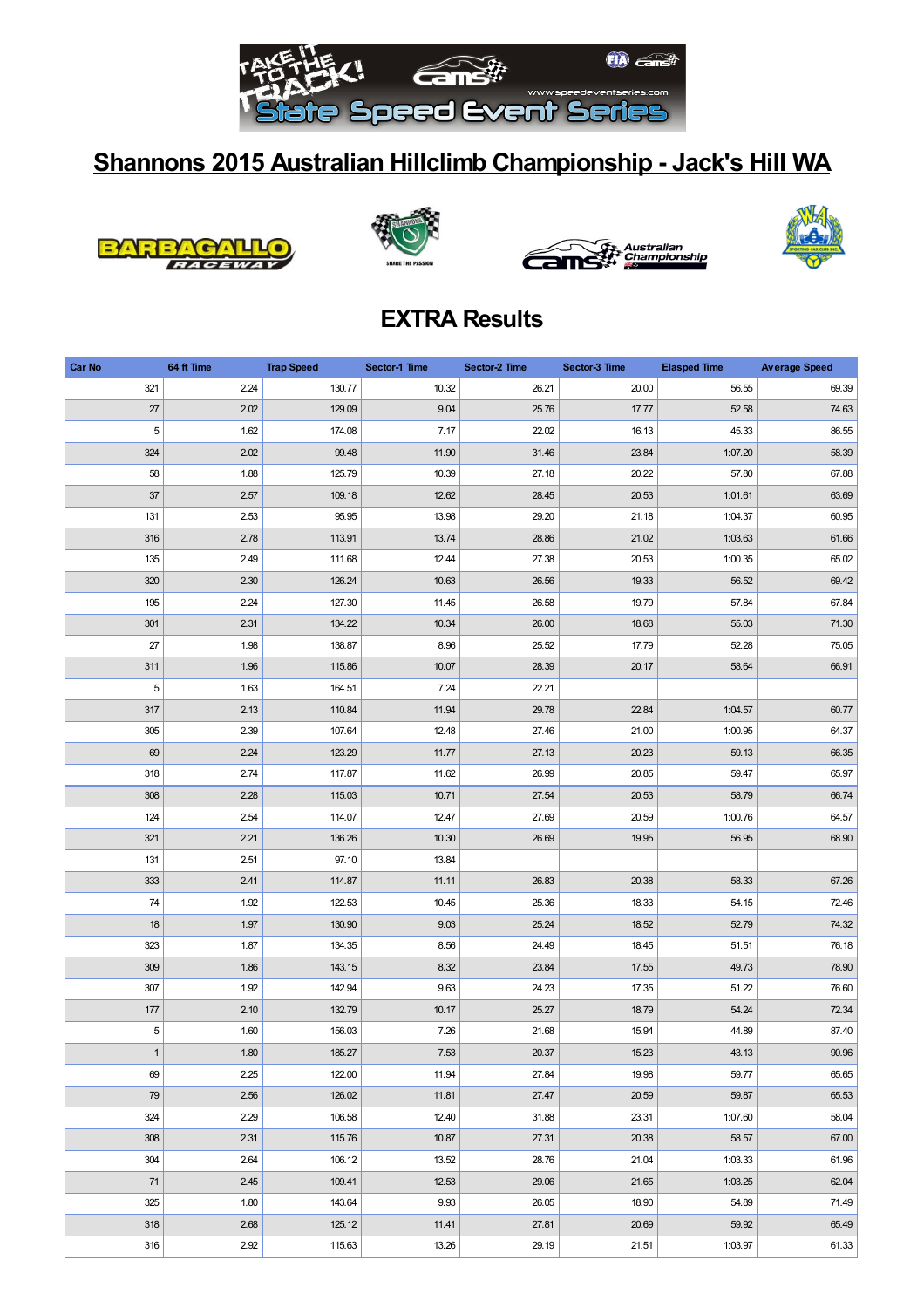| Car No       | 64 ft Time | <b>Trap Speed</b> | Sector-1 Time | Sector-2 Time | Sector-3 Time | <b>Elasped Time</b> | <b>Average Speed</b> |
|--------------|------------|-------------------|---------------|---------------|---------------|---------------------|----------------------|
| 320          | 2.20       | 124.17            | 10.55         | 26.87         | 19.75         | 57.18               | 68.62                |
| 58           | 1.89       | 125.57            | 10.31         | 27.59         | 21.43         | 59.35               | 66.12                |
| 135          | 2.50       | 113.99            | 12.64         | 27.31         | 20.80         | 1:00.76             | 64.57                |
| 37           | 2.53       | 126.68            | 11.44         | 27.19         | 21.95         | 1:00.59             | 64.75                |
| 195          | 2.31       | 124.75            | 11.56         | 26.47         | 19.90         | 57.93               | 67.73                |
| 33           | 2.29       | 130.99            | 10.23         | 25.73         | 18.77         | 54.74               | 71.68                |
| 301          | 2.39       | 124.46            | 10.78         | 26.31         | 18.96         | 56.06               | 69.99                |
| 27           | 2.19       | 119.76            | 9.61          | 26.62         | 17.82         | 54.05               | 72.59                |
| 311          | 1.95       | 120.06            | 10.09         | 28.53         | 20.54         | 59.16               | 66.33                |
| $\,$ 5 $\,$  | 1.63       | 154.35            | 7.42          |               |               |                     |                      |
| 317          | 2.22       | 108.58            | 12.24         | 29.44         | 22.94         | 1:04.62             | 60.72                |
| 305          | 2.41       | 109.79            | 12.66         | 27.59         | 20.88         | 1:01.14             | 64.18                |
| 304          | 2.74       | 110.00            | 13.37         | 28.40         | 21.38         | 1:03.15             | 62.13                |
| 153          | 2.76       | 108.10            | 13.03         | 27.90         | 20.79         | 1:01.73             | 63.56                |
| 325          | 1.86       | 137.50            | 10.03         | 26.37         | 18.67         | 55.08               | 71.24                |
| 124          | 2.48       | 114.62            | 12.44         |               |               |                     |                      |
|              | 2.84       |                   |               |               |               | 1:02.98             |                      |
| 316          |            | 112.55            | 13.21         | 29.17         | 20.58         |                     | 62.30<br>66.59       |
| 333          | 2.32       | 108.62            | 11.25         | 27.37         | 20.30         | 58.93               |                      |
| 319          | 2.11       | 124.74            | 10.66         | 26.76         | 19.80         | 57.22               | 68.57                |
| 71           | 2.58       | 110.39            | 12.65         | 28.90         | 21.08         | 1:02.64             | 62.64                |
| 323          | 2.29       | 136.07            | 9.22          | 24.28         | 17.71         | 51.22               | 76.60                |
| 74           | 1.91       | 117.03            | 10.25         | 24.87         | 18.09         | 53.22               | 73.72                |
| 18           | 2.07       | 128.04            | 9.22          | 25.59         | 18.65         | 53.47               | 73.38                |
| 177          | 2.20       | 140.76            | 10.08         | 25.01         | 18.45         | 53.55               | 73.26                |
| 309          | 1.91       | 159.84            | 8.71          | 34.18         |               |                     |                      |
| 307          | 1.93       | 141.92            | 9.64          | 24.18         | 18.06         | 51.89               | 75.62                |
| $\mathbf{1}$ | 1.84       | 171.11            | 7.62          | 20.60         | 15.36         | 43.60               | 90.00                |
| 79           | 2.48       | 125.82            | 11.77         | 27.47         | 20.51         | 59.76               | 65.65                |
| 324          | 2.23       | 99.29             | 12.42         | 31.06         | 23.52         | 1:07.00             | 58.56                |
| 135          | 2.56       | 107.14            | 12.73         | 27.61         | 20.29         | 1:00.63             | 64.72                |
| 321          | 2.34       | 121.12            | 11.46         | 27.05         | 20.15         | 58.68               | 66.87                |
| 322          | 2.64       | 100.56            | 11.76         | 30.35         | 21.64         | 1:03.76             | 61.54                |
| 102          | 2.79       | 103.78            | 13.55         | 28.91         | 21.86         | 1:04.34             | 60.99                |
| 58           | 1.99       | 119.04            | 10.40         | 27.45         | 19.77         | 57.63               | 68.08                |
| 333          | 2.43       | 112.86            | 11.34         | 27.31         | 20.02         | 58.68               | 66.87                |
| 37           | 2.49       | 130.61            | 11.25         | 25.98         | 20.83         | 58.07               | 67.57                |
| 195          | 2.41       | 122.41            | 11.71         | 26.98         | 20.15         | 58.86               | 66.67                |
| 325          | 1.91       | 140.62            | 10.26         | 25.90         | 18.77         | 54.94               | 71.42                |
| 301          | 2.32       | 123.80            | 10.50         | 26.42         | 19.90         | 56.83               | 69.05                |
| 33           | 2.31       | 122.85            | 10.37         | 26.47         | 19.00         | 55.84               | 70.26                |
| 27           | 1.94       | 123.29            | 9.01          | 25.83         | 18.42         | 53.27               | 73.66                |
| 311          | 2.50       | 118.36            | 10.60         | 27.86         |               |                     |                      |
| $\sqrt{5}$   | 1.61       | 141.11            | 7.42          | 21.82         | 16.38         | 45.63               | 85.99                |
| 308          | 2.36       | 126.54            | 10.83         | 27.55         | 21.66         | 1:00.05             | 65.34                |
| 317          | 2.27       | 107.98            | 12.44         | 29.52         | 22.99         | 1:04.95             | 60.41                |
| 96           | 2.08       | 126.61            | 11.11         | 25.90         | 19.47         | 56.49               | 69.45                |
| 305          | 2.39       | 107.52            | 12.54         | 27.48         | 20.69         | 1:00.72             | 64.62                |
| 304          | 2.72       | 105.88            | 13.53         | 29.56         | 21.07         | 1:04.17             | 61.14                |
| 320          | 2.38       | 120.92            | 10.86         | 27.04         | 19.76         | 57.67               | 68.04                |
| 153          | 2.78       | 109.70            | 12.97         | 28.10         | 21.12         | 1:02.20             | 63.09                |
| 79           | 2.69       | 124.72            | 12.04         | 27.46         | 20.65         | 1:00.16             | 65.22                |
| 69           | 2.23       | 124.46            | 11.70         | 27.96         | 21.71         | 1:01.39             | 63.92                |
| 316          | 2.84       | 113.16            | 13.19         | 29.39         | 21.48         | 1:04.08             | 61.23                |
| 131          | 2.51       | 96.38             | 14.00         | 28.88         | 21.06         | 1:03.95             | 61.35                |
| 124          | 2.49       | 113.35            | 12.30         | 27.35         | 20.56         | 1:00.22             | 65.16                |
|              |            |                   |               |               |               |                     |                      |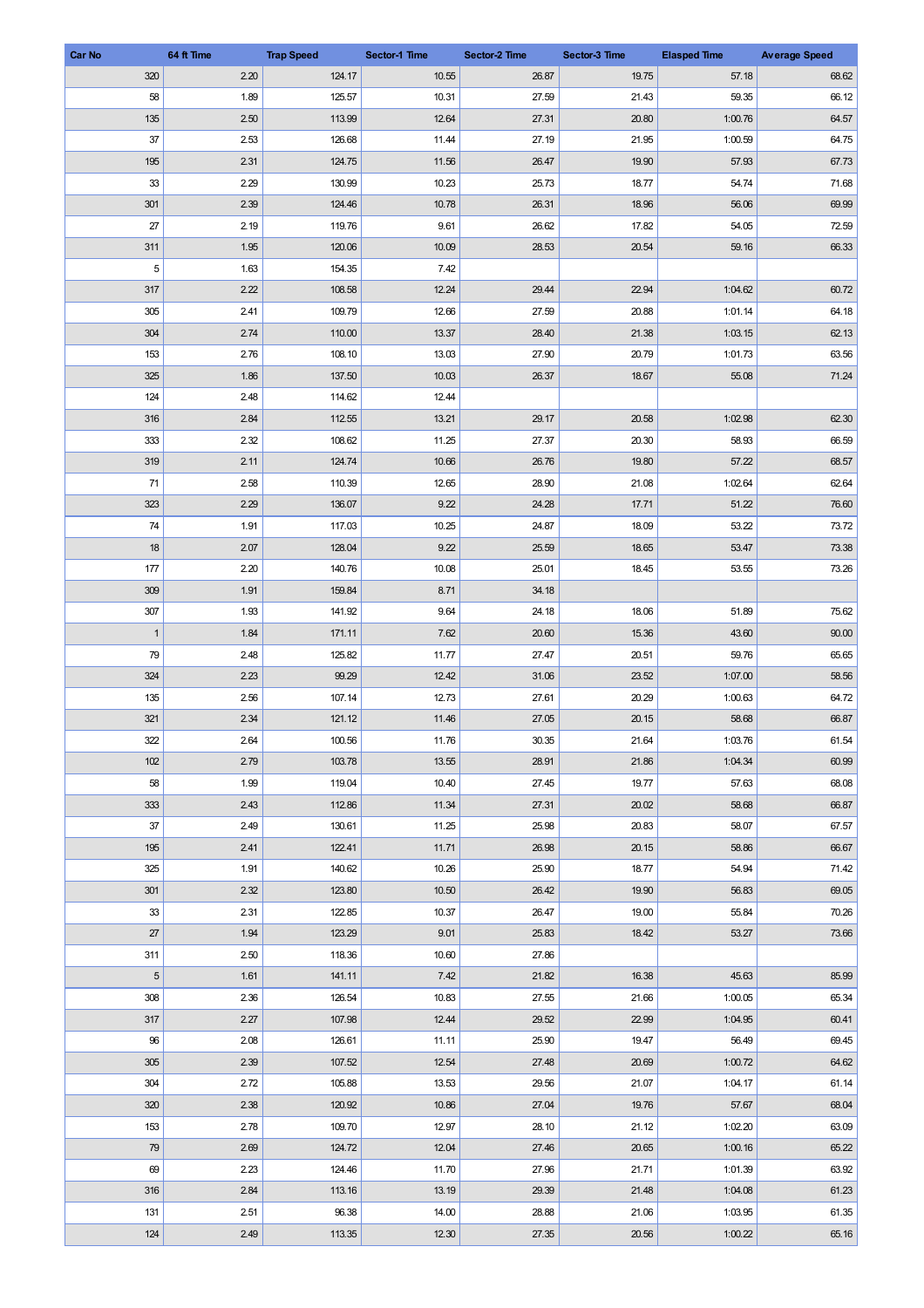| <b>Car No</b>  | 64 ft Time | <b>Trap Speed</b> | Sector-1 Time | Sector-2 Time | Sector-3 Time | <b>Elasped Time</b> | <b>Average Speed</b> |
|----------------|------------|-------------------|---------------|---------------|---------------|---------------------|----------------------|
| 102            | 2.81       | 102.53            | 13.77         | 29.02         | 22.00         | 1:04.79             | 60.56                |
| 71             | 2.56       | 111.80            | 12.64         | 29.06         | 21.18         | 1:02.88             | 62.40                |
| 319            | 2.07       | 123.46            | 10.88         | 27.34         | 19.59         | 57.82               | 67.86                |
| 323            | 1.88       | 130.65            | 8.65          | 24.01         | 18.15         | 50.81               | 77.22                |
| 74             | 1.93       | 116.55            | 10.31         | 24.85         | 18.19         | 53.36               | 73.54                |
| 18             | 2.03       | 130.43            | 9.11          | 25.27         | 18.40         | 52.80               | 74.31                |
| 110            | 2.06       | 136.47            | 9.46          | 23.43         |               |                     |                      |
| 177            | 2.10       | 126.97            | 10.17         | 25.25         | 18.47         | 53.90               | 72.79                |
| 22             | 1.84       | 158.80            | 8.35          | 23.62         | 17.52         | 49.50               | 79.26                |
| 309            | 1.91       | 157.44            | 8.68          | 24.66         | 17.83         | 51.18               | 76.67                |
| 307            | 1.89       | 141.83            | 9.56          | 23.82         | 17.24         | 50.63               | 77.50                |
| $\overline{1}$ | 1.92       | 179.35            | 7.82          | 20.73         | 15.43         | 43.99               | 89.19                |
| 324            | 2.18       | 94.04             | 12.66         | 31.42         | 22.96         | 1:07.05             | 58.52                |
| 333            | 2.36       | 109.56            | 11.23         | 27.66         | 20.15         | 59.05               | 66.44                |
| 96             | 2.56       | 124.40            | 11.96         | 26.30         | 19.86         | 58.12               | 67.51                |
| 318            | 2.55       | 129.54            | 11.14         | 27.48         | 20.10         | 58.72               | 66.82                |
| 37             | 2.68       | 123.24            | 11.80         | 25.93         | 19.02         | 56.76               | 69.13                |
| 321            | 2.30       | 124.90            | 10.54         | 26.93         | 19.93         | 57.41               | 68.34                |
| 135            | 2.49       | 107.01            | 12.69         | 27.80         | 20.83         | 1:01.32             | 63.99                |
| 58             | 1.89       | 121.76            | 9.91          | 27.38         | 21.12         | 58.42               | 67.17                |
| 325            | 1.93       | 134.51            | 10.33         | 26.26         | 19.10         | 55.70               | 70.44                |
| 195            | 2.33       | 123.46            | 11.68         | 26.72         | 20.07         | 58.48               | 67.09                |
| 33             | 2.26       | 125.34            | 10.48         | 26.36         | 19.20         | 56.05               | 70.01                |
| 301            | 2.27       | 131.79            | 10.28         | 26.09         | 19.29         | 55.68               | 70.47                |
|                |            |                   |               |               |               |                     | 70.59                |
| 27             | 1.96       | 116.20            | 9.30          | 26.29         | 19.99         | 55.59               |                      |
| 311            | 2.04       | 100.48            | 10.26         | 27.77         | 19.36         | 57.40               | 68.35                |
| 308            | 2.35       | 117.07            | 10.81         | 27.78         | 20.56         | 59.16               | 66.32                |
| 96<br>304      | 1.89       | 127.76            | 10.85         | 26.51         | 19.63         | 57.00               | 68.84                |
|                | 2.68       | 104.91            | 13.42         | 29.21         | 20.88         | 1:03.53             | 61.76                |
| 153            | 2.74       | 108.78            | 13.09         | 28.43         | 20.74         | 1:02.27             | 63.01                |
| 316            | 2.84       | 111.06            | 13.60         | 28.91         | 21.31         | 1:03.83             | 61.47                |
| 318            | 2.82       | 113.21            | 12.07         | 28.10         | 20.08         | 1:00.25             | 65.12                |
| 305            | 2.38       | 104.53            | 12.60         | 27.84         | 20.69         | 1:01.14             | 64.18                |
| 319            | 2.08       | 122.32            | 10.69         | 28.50         | 21.32         | 1:00.52             | 64.83                |
| 317            | 2.11       | 110.43            | 11.95         | 29.96         | 23.34         | 1:05.27             | 60.12                |
| 124            | 2.68       | 114.23            | 12.50         | 27.13         | 20.33         | 59.98               | 65.42                |
| 131            | 2.55       | 96.03             | 14.04         | 30.20         | 21.71         | 1:05.96             | 59.48                |
| 102            | 2.82       | 103.54            | 13.53         | 30.20         | 21.43         | 1:05.16             | 60.22                |
| $71$           | 2.62       | 109.61            | 12.93         | 29.62         | 21.78         | 1:04.35             | 60.98                |
| 79             | 2.49       | 123.34            | 11.82         | 27.46         | 20.25         | 59.54               | 65.90                |
| 69             | 2.35       | 119.73            | 11.85         | 27.81         | 19.59         | 59.26               | 66.21                |
| 320            | 2.25       | 117.50            | 10.56         | 27.28         | 19.55         | 57.39               | 68.36                |
| 74             | 1.92       | 119.84            | 10.27         | 25.72         | 18.59         | 54.58               | 71.89                |
| 18             | 2.06       | 141.53            | 9.11          | 24.74         | 20.42         | 54.29               | 72.28                |
| 110            | 2.01       | 127.55            | 9.33          | 23.92         | 17.44         | 50.70               | 77.39                |
| 177            | 2.14       | 133.49            | 10.08         | 25.60         | 18.89         | 54.57               | 71.90                |
| 323            | 1.92       | 118.12            | 8.94          | 25.19         | 17.89         | 52.04               | 75.40                |
| 22             | 1.87       | 142.02            | 8.50          | 23.72         | 17.09         | 49.32               | 79.56                |
| 309            | 2.17       | 160.87            | 8.91          | 24.67         | 18.97         | 52.56               | 74.65                |
| 307            | 1.92       | 143.64            | 9.58          | 23.95         | 17.90         | 51.44               | 76.28                |
| $\mathbf{1}$   | 1.85       | 181.56            | 7.89          | 21.38         | 16.12         | 45.40               | 86.42                |
| 325            | 1.85       | 124.84            | 10.03         | 26.14         | 19.01         | 55.19               | 71.10                |
| 323            | 1.91       | 139.53            | 8.67          | 24.96         | 17.61         | 51.24               | 76.58                |
| 320            | 2.25       | 127.28            | 10.77         | 26.70         | 20.12         | 57.59               | 68.13                |
| 110            | 2.10       | 146.23            | 9.48          | 23.15         | 17.20         | 49.85               | 78.71                |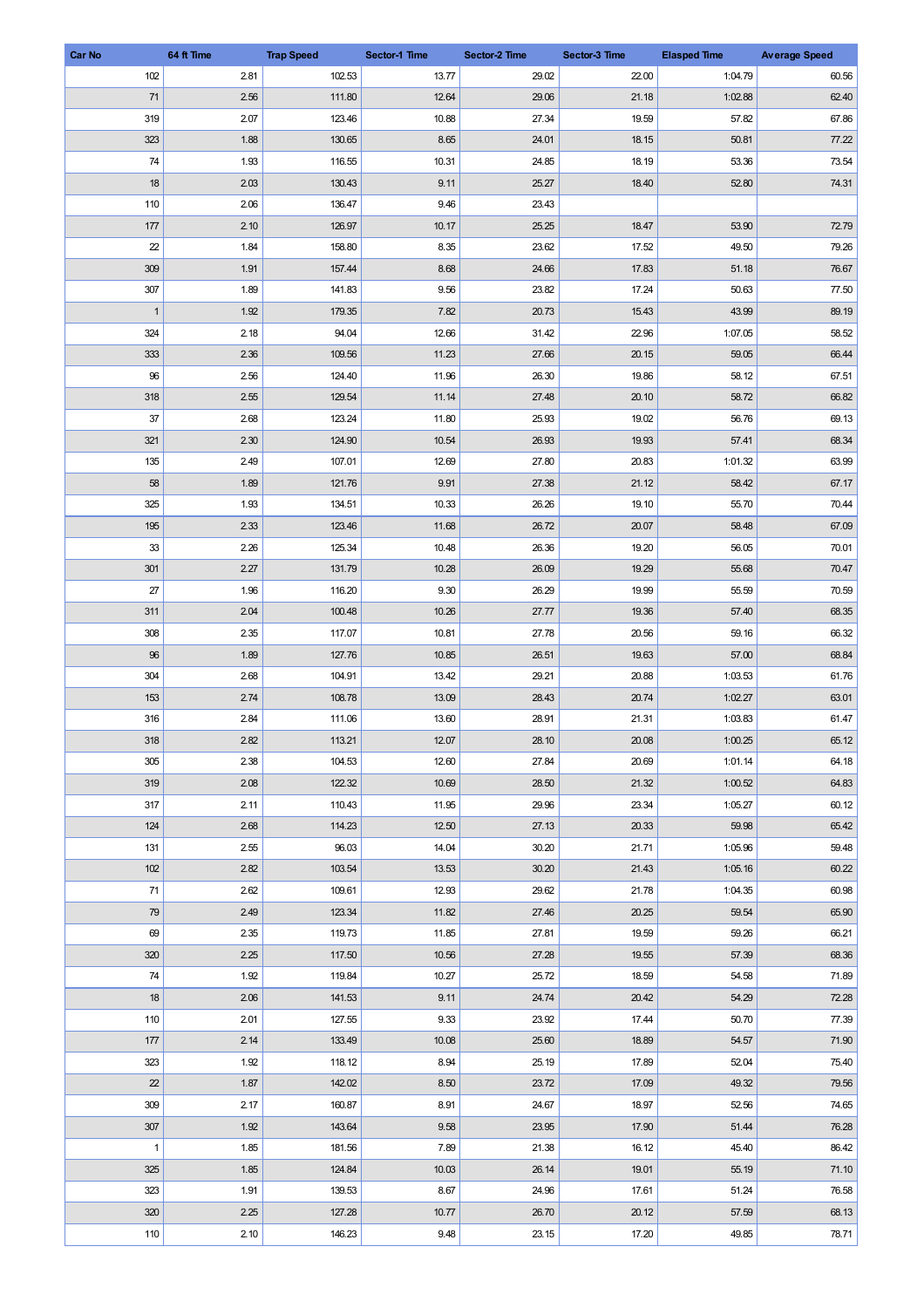| Car No       | 64 ft Time | <b>Trap Speed</b> | Sector-1 Time | Sector-2 Time | Sector-3 Time | <b>Elasped Time</b> | <b>Average Speed</b> |
|--------------|------------|-------------------|---------------|---------------|---------------|---------------------|----------------------|
| 177          | 2.13       | 128.39            | 10.26         | 25.21         | 18.90         | 54.38               | 72.15                |
| 22           | 1.88       | 138.72            | 8.51          | 22.96         | 17.26         | 48.74               | 80.50                |
| 309          | 2.14       | 167.01            | 8.77          | 23.55         | 18.17         | 50.50               | 77.70                |
| 27           | 2.08       | 109.60            | 9.65          | 26.13         | 18.91         | 54.70               | 71.74                |
| $\mathbf{1}$ | 1.97       | 178.00            | 8.02          | 21.15         | 15.73         | 44.91               | 87.36                |
| 324          | 2.34       | 93.51             | 12.63         | 32.35         | 23.24         | 1:08.22             | 57.52                |
| 321          | 2.29       | 123.78            | 10.53         | 27.13         | 19.92         | 57.59               | 68.13                |
| 323          | 1.96       | 116.33            | 9.22          | 25.21         | 18.84         | 53.28               | 73.65                |
| $\sqrt{5}$   | 1.60       | 164.33            | 7.27          | 21.60         |               |                     |                      |
| 37           | 2.58       | 130.66            | 11.32         | 25.74         | 18.90         | 55.96               | 70.11                |
| 58           | 1.86       | 119.76            | 10.42         | 34.54         | 25.70         | 1:10.67             | 55.52                |
| 131          | 2.59       | 96.65             | 14.15         | 28.44         | 21.47         | 1:04.06             | 61.25                |
| 317          | 2.22       | 109.64            | 12.35         | 29.91         | 22.78         | 1:05.05             | 60.32                |
| 71           | 2.53       | 111.49            | 12.60         | 29.02         | 21.43         | 1:03.07             | 62.22                |
| 308          | 2.34       | 129.96            | 10.73         | 27.42         | 20.56         | 58.72               | 66.82                |
| 124          | 2.49       | 114.53            | 12.42         | 27.29         | 20.93         | 1:00.65             | 64.70                |
| 320          | 2.38       |                   | 10.91         |               |               |                     |                      |
|              |            | 121.70            |               | 26.82         | 20.33         | 58.08               | 67.56<br>71.70       |
| 74           | 1.92       | 127.98            | 10.20         | 25.45         | 19.07         | 54.73               |                      |
| 24           | 2.21       | 130.19            | 10.81         | 26.16         | 19.14         | 56.13               | 69.90                |
| 18           | 2.14       | 126.07            | 9.45          | 25.45         | 18.67         | 53.57               | 73.24                |
| 177          | 2.11       | 122.05            | 10.44         | 24.72         | 18.56         | 53.73               | 73.03                |
| 110          | 2.04       | 139.01            | 9.38          | 23.04         | 17.25         | 49.68               | 78.98                |
| 22           | 1.86       | 152.70            | 8.50          | 23.18         | 17.68         | 49.38               | 79.46                |
| 309          | 2.07       | 165.91            | 8.65          | 24.51         | 18.35         | 51.53               | 76.15                |
| $\mathbf{1}$ | 1.92       | 185.90            | 7.93          | 20.93         | 15.69         | 44.56               | 88.06                |
| 307          | 1.94       | 142.48            | 9.68          | 24.53         | 18.85         | 53.07               | 73.94                |
| 316          | 2.76       | 99.38             | 13.80         | 29.75         | 21.20         | 1:04.76             | 60.59                |
| 153          | 2.86       | 107.51            | 13.31         | 28.04         | 21.16         | 1:02.52             | 62.76                |
| 79           | 2.63       | 126.53            | 11.91         | 27.74         | 20.74         | 1:00.39             | 64.97                |
| 96           | 1.98       | 128.70            | 10.96         | 26.61         | 20.72         | 58.30               | 67.30                |
| 333          | 2.37       | 116.64            | 11.12         | 27.78         | 20.72         | 59.63               | 65.80                |
| 318          | 2.63       | 118.45            | 11.54         | 27.66         | 20.30         | 59.51               | 65.94                |
| 313          | 1.80       | 121.38            | 9.98          | 25.59         | 18.96         | 54.55               | 71.93                |
| 24           | 2.30       | 119.11            | 10.77         | 26.63         | 19.78         | 57.19               | 68.61                |
| 135          | 2.52       | 113.06            | 12.50         | 27.96         | 20.36         | 1:00.83             | 64.51                |
| 37           | 2.50       | 130.27            | 11.44         | 25.83         | 18.74         | 56.02               | 70.04                |
| 102          | 2.67       | 105.59            | 13.20         | 28.92         | 22.44         | 1:04.57             | 60.77                |
| 319          | 2.09       | 131.24            | 10.76         | 26.74         | 20.37         | 57.88               | 67.79                |
| 33           | 2.23       | 122.68            | 10.28         | 26.49         | 19.59         | 56.36               | 69.62                |
| 301          | 2.35       | 138.20            | 10.60         | 26.64         | 18.92         | 56.18               | 69.85                |
| $\sqrt{5}$   | 1.67       | 158.58            | 7.18          | 21.52         | 16.02         | 44.73               | 87.72                |
| 304          | 2.89       | 103.68            | 13.55         | 28.66         | 22.34         | 1:04.56             | 60.78                |
| 324          | 2.36       | 101.75            | 12.92         | 34.28         | 23.79         | 1:10.99             | 55.27                |
| 305          | 2.39       | 106.43            | 12.76         | 28.25         | 20.69         | 1:01.71             | 63.58                |
| 195          | 2.27       | 124.07            | 11.62         | 26.39         | 20.53         | 58.55               | 67.01                |
| 69           | 2.20       | 124.46            | 11.24         | 27.28         | 19.92         | 58.45               | 67.13                |
| 79           | 2.52       | 125.59            | 11.87         | 26.83         | 20.13         | 58.84               | 66.69                |
| 96           | 1.93       | 124.10            | 11.35         | 26.42         | 19.45         | 57.24               | 68.55                |
| 71           | 2.47       | 111.96            | 12.56         | 29.13         | 21.60         | 1:03.30             | 61.98                |
| 321          | 2.37       | 100.99            | 11.09         | 27.97         | 20.08         | 59.15               | 66.34                |
| 58           | 1.99       | 115.48            | 10.70         | 29.04         | 21.51         | 1:01.26             | 64.05                |
| 313          | 1.92       | 125.38            | 9.84          | 25.74         | 18.88         | 54.47               | 72.03                |
| 316          | 2.90       | 110.94            | 13.81         | 29.63         | 21.25         | 1:04.71             | 60.64                |
| 124          | 2.56       | 115.05            | 12.42         | 27.67         | 20.69         | 1:00.79             | 64.55                |
| 131          | 2.58       | 97.42             | 13.94         | 28.28         | 21.13         | 1:03.36             | 61.93                |
|              |            |                   |               |               |               |                     |                      |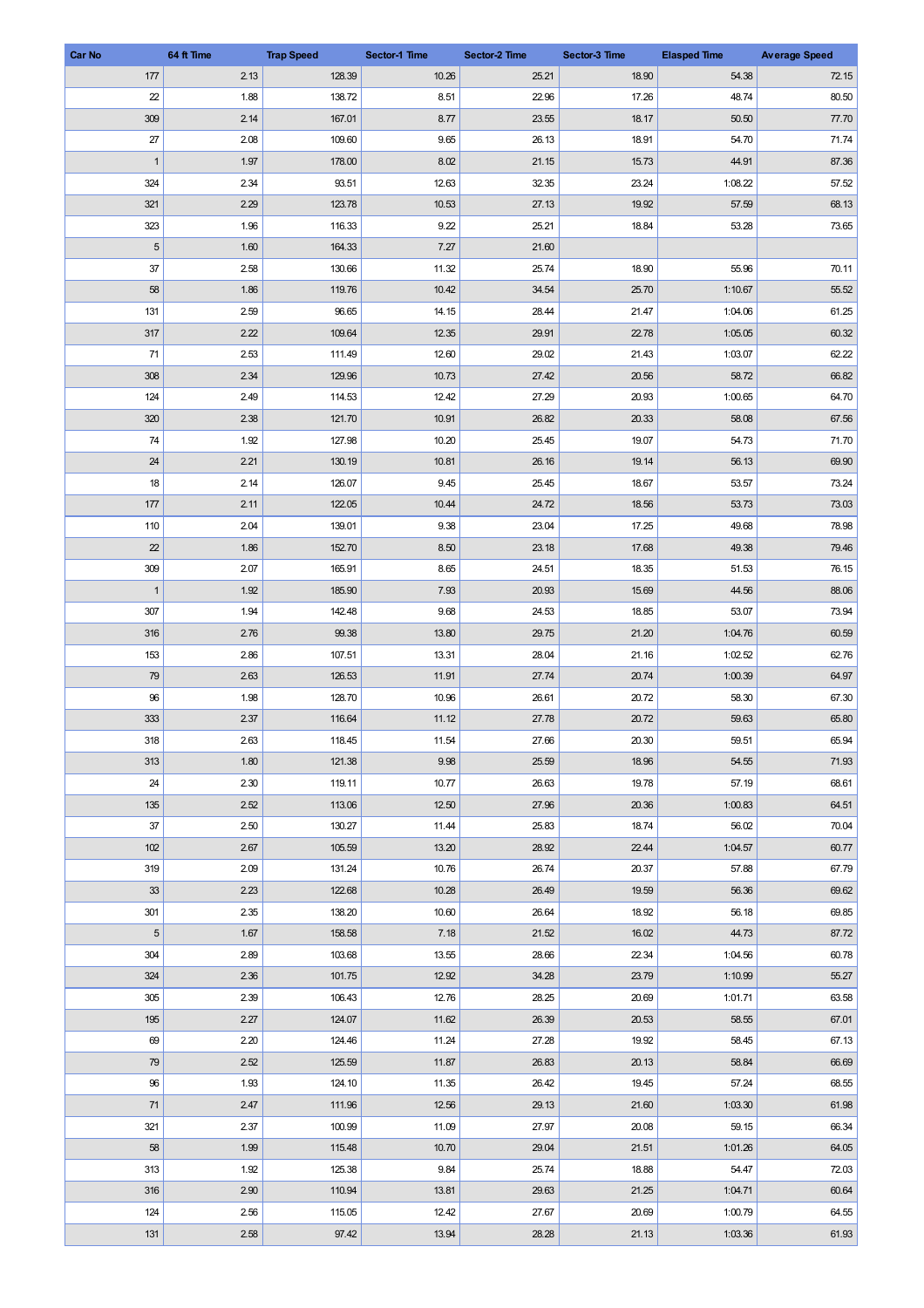| <b>Car No</b> | 64 ft Time   | <b>Trap Speed</b> | Sector-1 Time | Sector-2 Time  | Sector-3 Time  | <b>Elasped Time</b> | <b>Average Speed</b> |
|---------------|--------------|-------------------|---------------|----------------|----------------|---------------------|----------------------|
| 333           | 2.44         | 109.17            | 11.42         | 28.71          | 20.37          | 1:00.50             | 64.85                |
| 318           | 2.66         | 118.55            | 11.47         | 27.81          | 20.60          | 59.89               | 65.52                |
| 33            | 2.16         | 121.01            | 10.44         | 26.46          | 19.33          | 56.24               | 69.77                |
| 74            | 1.95         | 127.02            | 10.34         | 24.70          |                |                     |                      |
| 177           | 2.12         | 132.55            | 10.04         | 25.86          | 19.01          | 54.93               | 71.44                |
| 18            | 2.04         | 125.35            | 9.22          | 24.75          | 18.52          | 52.50               | 74.73                |
| 22            | 1.94         | 145.25            | 8.62          | 23.16          | 17.99          | 49.78               | 78.82                |
| 110           | 2.05         | 137.46            | 9.43          | 23.61          | 17.18          | 50.23               | 78.12                |
| 309           | 2.14         | 155.51            | 8.91          | 24.45          | 18.65          | 52.02               | 75.43                |
| 311           | 2.10         | 104.24            | 11.42         | 30.04          | 20.23          | 1:01.70             | 63.60                |
| $\mathbf{1}$  | 1.99         | 168.92            | 8.11          | 21.97          | 15.78          | 45.87               | 85.54                |
| 153           | 3.04         | 103.61            | 13.82         |                |                | 1:03.77             | 61.53                |
| 304           | 2.86         | 104.28            | 13.64         |                |                | 1:03.96             | 61.35                |
| 195           | 2.28         | 126.28            | 11.57         |                |                | 1:14.99             | 52.32                |
| 308           | 2.28         | 121.04            | 10.69         |                |                | 1:00.51             | 64.85                |
| 69            | 2.37         | 117.67            | 11.68         |                |                | 59.19               | 66.29                |
| 319           | 2.11         | 130.53            | 10.75         |                |                | 58.08               | 67.56                |
| 71            | 2.33         | 110.54            | 12.41         |                |                | 1:02.86             | 62.42                |
| 135           | 2.48         | 107.53            | 12.74         |                |                | 1:03.04             | 62.24                |
| 320           | 2.32         | 122.19            | 10.72         |                |                | 58.07               | 67.57                |
| 102           | 2.64         | 102.69            | 13.44         |                |                | 1:04.11             | 61.21                |
| 322           | 2.72         | 109.07            | 11.81         |                |                | 1:03.81             | 61.49                |
| 305           | 2.42         | 109.59            | 12.81         | 28.60          | 21.27          | 1:02.69             | 62.59                |
| 58            | 1.87         | 121.04            | 10.70         | 27.43          | 21.62          | 59.76               | 65.66                |
| 24            | 2.31         | 122.12            | 10.93         | 35.46          |                |                     |                      |
| 37            | 2.49         | 132.72            | 11.31         | 26.03          | 18.97          | 56.33               | 69.66                |
| 313           | 1.84         | 128.23            | 9.58          | 25.98          | 18.95          | 54.51               | 71.97                |
| 301           | 2.31         | 127.42            | 10.51         | 26.02          | 19.61          | 56.14               | 69.89                |
| 307           | 1.92         | 142.18            | 9.60          | 24.78          | 17.42          | 51.81               | 75.73                |
| $\sqrt{5}$    | 1.65         | 144.36            | 7.45          | 22.20          | 16.20          | 45.86               | 85.56                |
| 315           | 2.09         | 130.36            | 9.98          | 27.02          | 20.71          | 57.72               | 67.98                |
| $33\,$        | 2.33         | 87.37             | 11.52         | 27.59          | 20.08          | 59.20               | 66.28                |
| 195           | 2.33         | 125.87            | 11.66         | 26.22          | 20.34          | 58.23               | 67.38                |
| 318           | 2.65         | 132.46            | 11.36         | 36.41          | 20.45          | 1:08.23             | 57.51                |
| 308           | 2.34         | 119.98            | 10.94         | 27.76          | 20.45          | 59.16               | 66.32                |
| 333           | 2.40         | 106.19            | 11.45         | 27.89          | 20.74          | 1:00.09             | 65.30                |
| 316           | 3.02         | 112.12            | 14.10         | 29.36          | 21.44          | 1:04.91             | 60.45                |
| 124           | 2.53         | 115.44            | 12.32         | 27.72          | 20.62          | 1:00.67             | 64.68                |
| 79            | 2.77         | 123.16            | 12.17         | 27.00          | 20.19          | 59.38               | 66.08                |
| 131           | 2.56         | 97.51             | 13.97         | 28.45          | 21.04          | 1:03.47             | 61.82                |
| 96            | 1.99         | 126.55            | 10.98         | 26.57          | 19.47          | 57.03               | 68.80                |
| 321           | 2.35         | 125.20            | 10.69         | 26.74          | 19.60          | 57.04               | 68.78                |
| 322           | 2.57         | 112.15            | 11.45         | 29.76          | 22.44          | 1:03.66             | 61.64                |
| 71            | 2.51         | 109.79            | 12.57         | 28.71          | 22.33          | 1:03.63             | 61.67                |
| 317           | 2.17         | 109.99            | 12.22         |                | 24.19          | 1:07.94             | 57.75                |
| $74\,$        |              | 128.03            | 10.46         | 31.52<br>25.59 | 18.42          | 54.49               | 72.01                |
|               | 2.11         |                   |               |                |                |                     |                      |
| 18            | 2.32         | 122.28            | 9.69          |                |                |                     |                      |
| 110           | 1.93         | 128.38            | 9.26          | 24.26          | 17.52          | 51.06               | 76.85                |
| 177           | 2.11         | 128.92            | 9.95          | 24.70          |                |                     |                      |
| 22<br>309     | 1.93<br>2.15 | 134.24<br>166.29  | 8.82<br>8.92  | 23.63<br>24.15 | 17.43<br>18.42 | 49.88<br>51.50      | 78.66<br>76.19       |
|               |              |                   |               |                | 20.35          |                     | 66.03                |
| 311           | 2.10         | 105.87            | 11.39         | 27.67          |                | 59.42               |                      |
| $\mathbf{1}$  | 1.88         | 163.27            | 7.94          | 21.35          | 15.98          | 45.28               | 86.66                |
| 315           | 1.80         | 117.26            | 9.82          | 28.06          | 20.10          | 57.98               | 67.67                |
| 313           | 1.91         | 148.47            | 9.53          | 26.13          | 19.35          | 55.01               | 71.32                |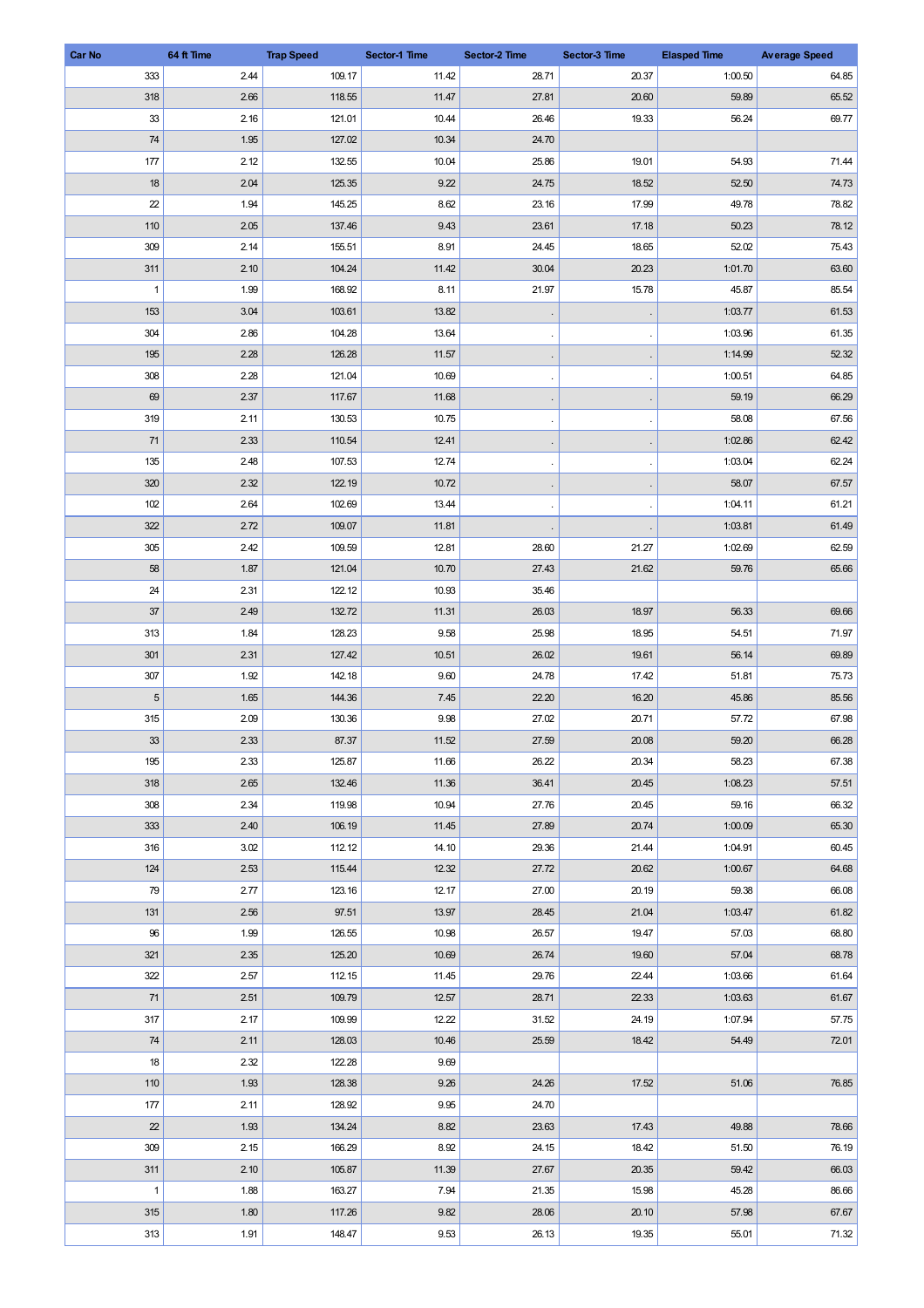| 69<br>2.22<br>118.26<br>11.58<br>28.22<br>19.72<br>59.52<br>65.92<br>153<br>2.80<br>100.54<br>28.29<br>1:02.93<br>62.35<br>13.32<br>21.32<br>301<br>2.32<br>130.04<br>10.72<br>26.86<br>18.90<br>56.48<br>69.47<br>68.86<br>24<br>2.34<br>120.96<br>10.96<br>26.55<br>19.46<br>56.98<br>67.91<br>319<br>2.16<br>119.94<br>10.66<br>26.81<br>20.30<br>57.78<br>113.81<br>333<br>2.34<br>11.33<br>305<br>2.37<br>105.14<br>12.81<br>33.14<br>2.32<br>27.68<br>66.49<br>320<br>115.02<br>11.06<br>20.26<br>59.01<br>304<br>108.19<br>21.32<br>1:03.61<br>61.68<br>2.91<br>13.63<br>28.66<br>60.44<br>322<br>2.58<br>109.20<br>11.99<br>30.55<br>22.37<br>1:04.92<br>135<br>2.49<br>62.24<br>113.24<br>12.58<br>29.30<br>21.16<br>1:03.04<br>58<br>1.90<br>65.73<br>111.96<br>10.24<br>28.36<br>21.08<br>59.69<br>102<br>2.68<br>105.93<br>29.01<br>22.09<br>61.01<br>13.21<br>1:04.31<br>37<br>2.52<br>131.21<br>25.84<br>55.67<br>70.48<br>11.20<br>18.62<br>1.90<br>71.02<br>325<br>130.66<br>9.85<br>26.49<br>18.90<br>55.25<br>307<br>1.95<br>142.70<br>9.64<br>24.42<br>17.70<br>75.81<br>51.76<br>$\sqrt{5}$<br>1.70<br>140.44<br>7.55<br>21.98<br>85.69<br>16.25<br>45.79<br>315<br>106.50<br>27.58<br>66.78<br>1.97<br>10.76<br>20.41<br>58.76<br>33<br>10.36<br>19.71<br>67.87<br>2.35<br>117.10<br>27.74<br>57.81<br>74<br>1.97<br>70.63<br>121.56<br>10.39<br>26.52<br>18.64<br>55.55<br>69<br>2.33<br>28.53<br>64.71<br>118.08<br>11.72<br>20.38<br>1:00.64<br>324<br>2.25<br>98.29<br>12.32<br>24.67<br>55.93<br>33.16<br>1:10.16<br>3.06<br>14.37<br>1:06.49<br>59.01<br>316<br>110.51<br>30.41<br>21.71<br>68.54<br>96<br>1.89<br>122.98<br>10.88<br>26.67<br>19.69<br>57.25<br>313<br>2.32<br>21.22<br>61.31<br>94.79<br>14.14<br>28.63<br>1:04.00<br>97.45<br>28.03<br>1:03.64<br>61.66<br>131<br>2.57<br>13.96<br>21.64<br>195<br>2.37<br>120.57<br>11.71<br>27.03<br>20.54<br>59.28<br>66.18<br>66.09<br>79<br>2.60<br>126.18<br>11.93<br>27.08<br>20.35<br>59.37<br>2.78<br>102.08<br>22.66<br>153<br>13.07<br>28.73<br>1:04.46<br>60.87<br>305<br>2.26<br>107.04<br>12.52<br>28.26<br>20.92<br>1:01.70<br>63.59<br>71<br>2.52<br>12.68<br>61.88<br>108.69<br>29.36<br>21.37<br>1:03.41<br>63.91<br>124<br>2.59<br>12.46<br>28.08<br>20.84<br>1:01.40<br>115.15<br>66.04<br>321<br>2.46<br>129.50<br>11.16<br>28.21<br>20.04<br>59.42<br>333<br>2.39<br>20.42<br>65.42<br>118.15<br>11.20<br>28.35<br>59.98<br>72.46<br>177<br>2.23<br>125.75<br>10.51<br>24.70<br>18.93<br>54.15<br>8.09<br>24.93<br>18.39<br>66.70<br>18<br>119.62<br>15.50<br>58.82<br>22<br>1.95<br>147.94<br>8.55<br>23.64<br>49.92<br>78.59<br>17.72<br>73.87<br>110<br>2.41<br>124.28<br>9.98<br>25.49<br>17.64<br>53.12<br>73.34<br>309<br>2.13<br>138.19<br>8.95<br>25.63<br>18.92<br>53.50 | <b>Car No</b> | 64 ft Time | <b>Trap Speed</b> | Sector-1 Time | Sector-2 Time | Sector-3 Time | <b>Elasped Time</b> | <b>Average Speed</b> |
|---------------------------------------------------------------------------------------------------------------------------------------------------------------------------------------------------------------------------------------------------------------------------------------------------------------------------------------------------------------------------------------------------------------------------------------------------------------------------------------------------------------------------------------------------------------------------------------------------------------------------------------------------------------------------------------------------------------------------------------------------------------------------------------------------------------------------------------------------------------------------------------------------------------------------------------------------------------------------------------------------------------------------------------------------------------------------------------------------------------------------------------------------------------------------------------------------------------------------------------------------------------------------------------------------------------------------------------------------------------------------------------------------------------------------------------------------------------------------------------------------------------------------------------------------------------------------------------------------------------------------------------------------------------------------------------------------------------------------------------------------------------------------------------------------------------------------------------------------------------------------------------------------------------------------------------------------------------------------------------------------------------------------------------------------------------------------------------------------------------------------------------------------------------------------------------------------------------------------------------------------------------------------------------------------------------------------------------------------------------------------------------------------------------------------------------------------------------------------------------------------------------------------------------------------------------------------------------------------------------------------------------------------------------------------------------------------------------------------------------------------------------------------------------|---------------|------------|-------------------|---------------|---------------|---------------|---------------------|----------------------|
|                                                                                                                                                                                                                                                                                                                                                                                                                                                                                                                                                                                                                                                                                                                                                                                                                                                                                                                                                                                                                                                                                                                                                                                                                                                                                                                                                                                                                                                                                                                                                                                                                                                                                                                                                                                                                                                                                                                                                                                                                                                                                                                                                                                                                                                                                                                                                                                                                                                                                                                                                                                                                                                                                                                                                                                       |               |            |                   |               |               |               |                     |                      |
|                                                                                                                                                                                                                                                                                                                                                                                                                                                                                                                                                                                                                                                                                                                                                                                                                                                                                                                                                                                                                                                                                                                                                                                                                                                                                                                                                                                                                                                                                                                                                                                                                                                                                                                                                                                                                                                                                                                                                                                                                                                                                                                                                                                                                                                                                                                                                                                                                                                                                                                                                                                                                                                                                                                                                                                       |               |            |                   |               |               |               |                     |                      |
|                                                                                                                                                                                                                                                                                                                                                                                                                                                                                                                                                                                                                                                                                                                                                                                                                                                                                                                                                                                                                                                                                                                                                                                                                                                                                                                                                                                                                                                                                                                                                                                                                                                                                                                                                                                                                                                                                                                                                                                                                                                                                                                                                                                                                                                                                                                                                                                                                                                                                                                                                                                                                                                                                                                                                                                       |               |            |                   |               |               |               |                     |                      |
|                                                                                                                                                                                                                                                                                                                                                                                                                                                                                                                                                                                                                                                                                                                                                                                                                                                                                                                                                                                                                                                                                                                                                                                                                                                                                                                                                                                                                                                                                                                                                                                                                                                                                                                                                                                                                                                                                                                                                                                                                                                                                                                                                                                                                                                                                                                                                                                                                                                                                                                                                                                                                                                                                                                                                                                       |               |            |                   |               |               |               |                     |                      |
|                                                                                                                                                                                                                                                                                                                                                                                                                                                                                                                                                                                                                                                                                                                                                                                                                                                                                                                                                                                                                                                                                                                                                                                                                                                                                                                                                                                                                                                                                                                                                                                                                                                                                                                                                                                                                                                                                                                                                                                                                                                                                                                                                                                                                                                                                                                                                                                                                                                                                                                                                                                                                                                                                                                                                                                       |               |            |                   |               |               |               |                     |                      |
|                                                                                                                                                                                                                                                                                                                                                                                                                                                                                                                                                                                                                                                                                                                                                                                                                                                                                                                                                                                                                                                                                                                                                                                                                                                                                                                                                                                                                                                                                                                                                                                                                                                                                                                                                                                                                                                                                                                                                                                                                                                                                                                                                                                                                                                                                                                                                                                                                                                                                                                                                                                                                                                                                                                                                                                       |               |            |                   |               |               |               |                     |                      |
|                                                                                                                                                                                                                                                                                                                                                                                                                                                                                                                                                                                                                                                                                                                                                                                                                                                                                                                                                                                                                                                                                                                                                                                                                                                                                                                                                                                                                                                                                                                                                                                                                                                                                                                                                                                                                                                                                                                                                                                                                                                                                                                                                                                                                                                                                                                                                                                                                                                                                                                                                                                                                                                                                                                                                                                       |               |            |                   |               |               |               |                     |                      |
|                                                                                                                                                                                                                                                                                                                                                                                                                                                                                                                                                                                                                                                                                                                                                                                                                                                                                                                                                                                                                                                                                                                                                                                                                                                                                                                                                                                                                                                                                                                                                                                                                                                                                                                                                                                                                                                                                                                                                                                                                                                                                                                                                                                                                                                                                                                                                                                                                                                                                                                                                                                                                                                                                                                                                                                       |               |            |                   |               |               |               |                     |                      |
|                                                                                                                                                                                                                                                                                                                                                                                                                                                                                                                                                                                                                                                                                                                                                                                                                                                                                                                                                                                                                                                                                                                                                                                                                                                                                                                                                                                                                                                                                                                                                                                                                                                                                                                                                                                                                                                                                                                                                                                                                                                                                                                                                                                                                                                                                                                                                                                                                                                                                                                                                                                                                                                                                                                                                                                       |               |            |                   |               |               |               |                     |                      |
|                                                                                                                                                                                                                                                                                                                                                                                                                                                                                                                                                                                                                                                                                                                                                                                                                                                                                                                                                                                                                                                                                                                                                                                                                                                                                                                                                                                                                                                                                                                                                                                                                                                                                                                                                                                                                                                                                                                                                                                                                                                                                                                                                                                                                                                                                                                                                                                                                                                                                                                                                                                                                                                                                                                                                                                       |               |            |                   |               |               |               |                     |                      |
|                                                                                                                                                                                                                                                                                                                                                                                                                                                                                                                                                                                                                                                                                                                                                                                                                                                                                                                                                                                                                                                                                                                                                                                                                                                                                                                                                                                                                                                                                                                                                                                                                                                                                                                                                                                                                                                                                                                                                                                                                                                                                                                                                                                                                                                                                                                                                                                                                                                                                                                                                                                                                                                                                                                                                                                       |               |            |                   |               |               |               |                     |                      |
|                                                                                                                                                                                                                                                                                                                                                                                                                                                                                                                                                                                                                                                                                                                                                                                                                                                                                                                                                                                                                                                                                                                                                                                                                                                                                                                                                                                                                                                                                                                                                                                                                                                                                                                                                                                                                                                                                                                                                                                                                                                                                                                                                                                                                                                                                                                                                                                                                                                                                                                                                                                                                                                                                                                                                                                       |               |            |                   |               |               |               |                     |                      |
|                                                                                                                                                                                                                                                                                                                                                                                                                                                                                                                                                                                                                                                                                                                                                                                                                                                                                                                                                                                                                                                                                                                                                                                                                                                                                                                                                                                                                                                                                                                                                                                                                                                                                                                                                                                                                                                                                                                                                                                                                                                                                                                                                                                                                                                                                                                                                                                                                                                                                                                                                                                                                                                                                                                                                                                       |               |            |                   |               |               |               |                     |                      |
|                                                                                                                                                                                                                                                                                                                                                                                                                                                                                                                                                                                                                                                                                                                                                                                                                                                                                                                                                                                                                                                                                                                                                                                                                                                                                                                                                                                                                                                                                                                                                                                                                                                                                                                                                                                                                                                                                                                                                                                                                                                                                                                                                                                                                                                                                                                                                                                                                                                                                                                                                                                                                                                                                                                                                                                       |               |            |                   |               |               |               |                     |                      |
|                                                                                                                                                                                                                                                                                                                                                                                                                                                                                                                                                                                                                                                                                                                                                                                                                                                                                                                                                                                                                                                                                                                                                                                                                                                                                                                                                                                                                                                                                                                                                                                                                                                                                                                                                                                                                                                                                                                                                                                                                                                                                                                                                                                                                                                                                                                                                                                                                                                                                                                                                                                                                                                                                                                                                                                       |               |            |                   |               |               |               |                     |                      |
|                                                                                                                                                                                                                                                                                                                                                                                                                                                                                                                                                                                                                                                                                                                                                                                                                                                                                                                                                                                                                                                                                                                                                                                                                                                                                                                                                                                                                                                                                                                                                                                                                                                                                                                                                                                                                                                                                                                                                                                                                                                                                                                                                                                                                                                                                                                                                                                                                                                                                                                                                                                                                                                                                                                                                                                       |               |            |                   |               |               |               |                     |                      |
|                                                                                                                                                                                                                                                                                                                                                                                                                                                                                                                                                                                                                                                                                                                                                                                                                                                                                                                                                                                                                                                                                                                                                                                                                                                                                                                                                                                                                                                                                                                                                                                                                                                                                                                                                                                                                                                                                                                                                                                                                                                                                                                                                                                                                                                                                                                                                                                                                                                                                                                                                                                                                                                                                                                                                                                       |               |            |                   |               |               |               |                     |                      |
|                                                                                                                                                                                                                                                                                                                                                                                                                                                                                                                                                                                                                                                                                                                                                                                                                                                                                                                                                                                                                                                                                                                                                                                                                                                                                                                                                                                                                                                                                                                                                                                                                                                                                                                                                                                                                                                                                                                                                                                                                                                                                                                                                                                                                                                                                                                                                                                                                                                                                                                                                                                                                                                                                                                                                                                       |               |            |                   |               |               |               |                     |                      |
|                                                                                                                                                                                                                                                                                                                                                                                                                                                                                                                                                                                                                                                                                                                                                                                                                                                                                                                                                                                                                                                                                                                                                                                                                                                                                                                                                                                                                                                                                                                                                                                                                                                                                                                                                                                                                                                                                                                                                                                                                                                                                                                                                                                                                                                                                                                                                                                                                                                                                                                                                                                                                                                                                                                                                                                       |               |            |                   |               |               |               |                     |                      |
|                                                                                                                                                                                                                                                                                                                                                                                                                                                                                                                                                                                                                                                                                                                                                                                                                                                                                                                                                                                                                                                                                                                                                                                                                                                                                                                                                                                                                                                                                                                                                                                                                                                                                                                                                                                                                                                                                                                                                                                                                                                                                                                                                                                                                                                                                                                                                                                                                                                                                                                                                                                                                                                                                                                                                                                       |               |            |                   |               |               |               |                     |                      |
|                                                                                                                                                                                                                                                                                                                                                                                                                                                                                                                                                                                                                                                                                                                                                                                                                                                                                                                                                                                                                                                                                                                                                                                                                                                                                                                                                                                                                                                                                                                                                                                                                                                                                                                                                                                                                                                                                                                                                                                                                                                                                                                                                                                                                                                                                                                                                                                                                                                                                                                                                                                                                                                                                                                                                                                       |               |            |                   |               |               |               |                     |                      |
|                                                                                                                                                                                                                                                                                                                                                                                                                                                                                                                                                                                                                                                                                                                                                                                                                                                                                                                                                                                                                                                                                                                                                                                                                                                                                                                                                                                                                                                                                                                                                                                                                                                                                                                                                                                                                                                                                                                                                                                                                                                                                                                                                                                                                                                                                                                                                                                                                                                                                                                                                                                                                                                                                                                                                                                       |               |            |                   |               |               |               |                     |                      |
|                                                                                                                                                                                                                                                                                                                                                                                                                                                                                                                                                                                                                                                                                                                                                                                                                                                                                                                                                                                                                                                                                                                                                                                                                                                                                                                                                                                                                                                                                                                                                                                                                                                                                                                                                                                                                                                                                                                                                                                                                                                                                                                                                                                                                                                                                                                                                                                                                                                                                                                                                                                                                                                                                                                                                                                       |               |            |                   |               |               |               |                     |                      |
|                                                                                                                                                                                                                                                                                                                                                                                                                                                                                                                                                                                                                                                                                                                                                                                                                                                                                                                                                                                                                                                                                                                                                                                                                                                                                                                                                                                                                                                                                                                                                                                                                                                                                                                                                                                                                                                                                                                                                                                                                                                                                                                                                                                                                                                                                                                                                                                                                                                                                                                                                                                                                                                                                                                                                                                       |               |            |                   |               |               |               |                     |                      |
|                                                                                                                                                                                                                                                                                                                                                                                                                                                                                                                                                                                                                                                                                                                                                                                                                                                                                                                                                                                                                                                                                                                                                                                                                                                                                                                                                                                                                                                                                                                                                                                                                                                                                                                                                                                                                                                                                                                                                                                                                                                                                                                                                                                                                                                                                                                                                                                                                                                                                                                                                                                                                                                                                                                                                                                       |               |            |                   |               |               |               |                     |                      |
|                                                                                                                                                                                                                                                                                                                                                                                                                                                                                                                                                                                                                                                                                                                                                                                                                                                                                                                                                                                                                                                                                                                                                                                                                                                                                                                                                                                                                                                                                                                                                                                                                                                                                                                                                                                                                                                                                                                                                                                                                                                                                                                                                                                                                                                                                                                                                                                                                                                                                                                                                                                                                                                                                                                                                                                       |               |            |                   |               |               |               |                     |                      |
|                                                                                                                                                                                                                                                                                                                                                                                                                                                                                                                                                                                                                                                                                                                                                                                                                                                                                                                                                                                                                                                                                                                                                                                                                                                                                                                                                                                                                                                                                                                                                                                                                                                                                                                                                                                                                                                                                                                                                                                                                                                                                                                                                                                                                                                                                                                                                                                                                                                                                                                                                                                                                                                                                                                                                                                       |               |            |                   |               |               |               |                     |                      |
|                                                                                                                                                                                                                                                                                                                                                                                                                                                                                                                                                                                                                                                                                                                                                                                                                                                                                                                                                                                                                                                                                                                                                                                                                                                                                                                                                                                                                                                                                                                                                                                                                                                                                                                                                                                                                                                                                                                                                                                                                                                                                                                                                                                                                                                                                                                                                                                                                                                                                                                                                                                                                                                                                                                                                                                       |               |            |                   |               |               |               |                     |                      |
|                                                                                                                                                                                                                                                                                                                                                                                                                                                                                                                                                                                                                                                                                                                                                                                                                                                                                                                                                                                                                                                                                                                                                                                                                                                                                                                                                                                                                                                                                                                                                                                                                                                                                                                                                                                                                                                                                                                                                                                                                                                                                                                                                                                                                                                                                                                                                                                                                                                                                                                                                                                                                                                                                                                                                                                       |               |            |                   |               |               |               |                     |                      |
|                                                                                                                                                                                                                                                                                                                                                                                                                                                                                                                                                                                                                                                                                                                                                                                                                                                                                                                                                                                                                                                                                                                                                                                                                                                                                                                                                                                                                                                                                                                                                                                                                                                                                                                                                                                                                                                                                                                                                                                                                                                                                                                                                                                                                                                                                                                                                                                                                                                                                                                                                                                                                                                                                                                                                                                       |               |            |                   |               |               |               |                     |                      |
|                                                                                                                                                                                                                                                                                                                                                                                                                                                                                                                                                                                                                                                                                                                                                                                                                                                                                                                                                                                                                                                                                                                                                                                                                                                                                                                                                                                                                                                                                                                                                                                                                                                                                                                                                                                                                                                                                                                                                                                                                                                                                                                                                                                                                                                                                                                                                                                                                                                                                                                                                                                                                                                                                                                                                                                       |               |            |                   |               |               |               |                     |                      |
|                                                                                                                                                                                                                                                                                                                                                                                                                                                                                                                                                                                                                                                                                                                                                                                                                                                                                                                                                                                                                                                                                                                                                                                                                                                                                                                                                                                                                                                                                                                                                                                                                                                                                                                                                                                                                                                                                                                                                                                                                                                                                                                                                                                                                                                                                                                                                                                                                                                                                                                                                                                                                                                                                                                                                                                       |               |            |                   |               |               |               |                     |                      |
|                                                                                                                                                                                                                                                                                                                                                                                                                                                                                                                                                                                                                                                                                                                                                                                                                                                                                                                                                                                                                                                                                                                                                                                                                                                                                                                                                                                                                                                                                                                                                                                                                                                                                                                                                                                                                                                                                                                                                                                                                                                                                                                                                                                                                                                                                                                                                                                                                                                                                                                                                                                                                                                                                                                                                                                       |               |            |                   |               |               |               |                     |                      |
|                                                                                                                                                                                                                                                                                                                                                                                                                                                                                                                                                                                                                                                                                                                                                                                                                                                                                                                                                                                                                                                                                                                                                                                                                                                                                                                                                                                                                                                                                                                                                                                                                                                                                                                                                                                                                                                                                                                                                                                                                                                                                                                                                                                                                                                                                                                                                                                                                                                                                                                                                                                                                                                                                                                                                                                       |               |            |                   |               |               |               |                     |                      |
|                                                                                                                                                                                                                                                                                                                                                                                                                                                                                                                                                                                                                                                                                                                                                                                                                                                                                                                                                                                                                                                                                                                                                                                                                                                                                                                                                                                                                                                                                                                                                                                                                                                                                                                                                                                                                                                                                                                                                                                                                                                                                                                                                                                                                                                                                                                                                                                                                                                                                                                                                                                                                                                                                                                                                                                       |               |            |                   |               |               |               |                     |                      |
|                                                                                                                                                                                                                                                                                                                                                                                                                                                                                                                                                                                                                                                                                                                                                                                                                                                                                                                                                                                                                                                                                                                                                                                                                                                                                                                                                                                                                                                                                                                                                                                                                                                                                                                                                                                                                                                                                                                                                                                                                                                                                                                                                                                                                                                                                                                                                                                                                                                                                                                                                                                                                                                                                                                                                                                       |               |            |                   |               |               |               |                     |                      |
|                                                                                                                                                                                                                                                                                                                                                                                                                                                                                                                                                                                                                                                                                                                                                                                                                                                                                                                                                                                                                                                                                                                                                                                                                                                                                                                                                                                                                                                                                                                                                                                                                                                                                                                                                                                                                                                                                                                                                                                                                                                                                                                                                                                                                                                                                                                                                                                                                                                                                                                                                                                                                                                                                                                                                                                       |               |            |                   |               |               |               |                     |                      |
|                                                                                                                                                                                                                                                                                                                                                                                                                                                                                                                                                                                                                                                                                                                                                                                                                                                                                                                                                                                                                                                                                                                                                                                                                                                                                                                                                                                                                                                                                                                                                                                                                                                                                                                                                                                                                                                                                                                                                                                                                                                                                                                                                                                                                                                                                                                                                                                                                                                                                                                                                                                                                                                                                                                                                                                       |               |            |                   |               |               |               |                     |                      |
|                                                                                                                                                                                                                                                                                                                                                                                                                                                                                                                                                                                                                                                                                                                                                                                                                                                                                                                                                                                                                                                                                                                                                                                                                                                                                                                                                                                                                                                                                                                                                                                                                                                                                                                                                                                                                                                                                                                                                                                                                                                                                                                                                                                                                                                                                                                                                                                                                                                                                                                                                                                                                                                                                                                                                                                       |               |            |                   |               |               |               |                     |                      |
|                                                                                                                                                                                                                                                                                                                                                                                                                                                                                                                                                                                                                                                                                                                                                                                                                                                                                                                                                                                                                                                                                                                                                                                                                                                                                                                                                                                                                                                                                                                                                                                                                                                                                                                                                                                                                                                                                                                                                                                                                                                                                                                                                                                                                                                                                                                                                                                                                                                                                                                                                                                                                                                                                                                                                                                       |               |            |                   |               |               |               |                     |                      |
| 83.19<br>$\mathbf{1}$<br>1.90<br>138.80<br>8.05<br>22.54<br>16.56<br>47.16                                                                                                                                                                                                                                                                                                                                                                                                                                                                                                                                                                                                                                                                                                                                                                                                                                                                                                                                                                                                                                                                                                                                                                                                                                                                                                                                                                                                                                                                                                                                                                                                                                                                                                                                                                                                                                                                                                                                                                                                                                                                                                                                                                                                                                                                                                                                                                                                                                                                                                                                                                                                                                                                                                            |               |            |                   |               |               |               |                     |                      |
| 1.95<br>63.97<br>311<br>98.18<br>11.21<br>29.92<br>20.20<br>1:01.33                                                                                                                                                                                                                                                                                                                                                                                                                                                                                                                                                                                                                                                                                                                                                                                                                                                                                                                                                                                                                                                                                                                                                                                                                                                                                                                                                                                                                                                                                                                                                                                                                                                                                                                                                                                                                                                                                                                                                                                                                                                                                                                                                                                                                                                                                                                                                                                                                                                                                                                                                                                                                                                                                                                   |               |            |                   |               |               |               |                     |                      |
| 315<br>28.78<br>64.51<br>2.24<br>113.84<br>10.66<br>21.37<br>1:00.82                                                                                                                                                                                                                                                                                                                                                                                                                                                                                                                                                                                                                                                                                                                                                                                                                                                                                                                                                                                                                                                                                                                                                                                                                                                                                                                                                                                                                                                                                                                                                                                                                                                                                                                                                                                                                                                                                                                                                                                                                                                                                                                                                                                                                                                                                                                                                                                                                                                                                                                                                                                                                                                                                                                  |               |            |                   |               |               |               |                     |                      |
| 58.00<br>322<br>2.64<br>103.86<br>12.49<br>31.02<br>24.13<br>1:07.65                                                                                                                                                                                                                                                                                                                                                                                                                                                                                                                                                                                                                                                                                                                                                                                                                                                                                                                                                                                                                                                                                                                                                                                                                                                                                                                                                                                                                                                                                                                                                                                                                                                                                                                                                                                                                                                                                                                                                                                                                                                                                                                                                                                                                                                                                                                                                                                                                                                                                                                                                                                                                                                                                                                  |               |            |                   |               |               |               |                     |                      |
| 64.75<br>318<br>2.50<br>124.57<br>28.44<br>20.45<br>1:00.60<br>11.70                                                                                                                                                                                                                                                                                                                                                                                                                                                                                                                                                                                                                                                                                                                                                                                                                                                                                                                                                                                                                                                                                                                                                                                                                                                                                                                                                                                                                                                                                                                                                                                                                                                                                                                                                                                                                                                                                                                                                                                                                                                                                                                                                                                                                                                                                                                                                                                                                                                                                                                                                                                                                                                                                                                  |               |            |                   |               |               |               |                     |                      |
| 37<br>70.13<br>2.66<br>131.70<br>11.52<br>25.67<br>18.75<br>55.95                                                                                                                                                                                                                                                                                                                                                                                                                                                                                                                                                                                                                                                                                                                                                                                                                                                                                                                                                                                                                                                                                                                                                                                                                                                                                                                                                                                                                                                                                                                                                                                                                                                                                                                                                                                                                                                                                                                                                                                                                                                                                                                                                                                                                                                                                                                                                                                                                                                                                                                                                                                                                                                                                                                     |               |            |                   |               |               |               |                     |                      |
| 325<br>2.57<br>105.61<br>11.57<br>27.97<br>19.80<br>59.35<br>66.11                                                                                                                                                                                                                                                                                                                                                                                                                                                                                                                                                                                                                                                                                                                                                                                                                                                                                                                                                                                                                                                                                                                                                                                                                                                                                                                                                                                                                                                                                                                                                                                                                                                                                                                                                                                                                                                                                                                                                                                                                                                                                                                                                                                                                                                                                                                                                                                                                                                                                                                                                                                                                                                                                                                    |               |            |                   |               |               |               |                     |                      |
| 58<br>1.99<br>63.89<br>115.31<br>10.66<br>28.83<br>21.91<br>1:01.41                                                                                                                                                                                                                                                                                                                                                                                                                                                                                                                                                                                                                                                                                                                                                                                                                                                                                                                                                                                                                                                                                                                                                                                                                                                                                                                                                                                                                                                                                                                                                                                                                                                                                                                                                                                                                                                                                                                                                                                                                                                                                                                                                                                                                                                                                                                                                                                                                                                                                                                                                                                                                                                                                                                   |               |            |                   |               |               |               |                     |                      |
| 63.05<br>135<br>2.63<br>108.39<br>12.89<br>28.60<br>20.74<br>1:02.23                                                                                                                                                                                                                                                                                                                                                                                                                                                                                                                                                                                                                                                                                                                                                                                                                                                                                                                                                                                                                                                                                                                                                                                                                                                                                                                                                                                                                                                                                                                                                                                                                                                                                                                                                                                                                                                                                                                                                                                                                                                                                                                                                                                                                                                                                                                                                                                                                                                                                                                                                                                                                                                                                                                  |               |            |                   |               |               |               |                     |                      |
| 64.90<br>308<br>2.27<br>115.71<br>10.95<br>28.48<br>21.02<br>1:00.45                                                                                                                                                                                                                                                                                                                                                                                                                                                                                                                                                                                                                                                                                                                                                                                                                                                                                                                                                                                                                                                                                                                                                                                                                                                                                                                                                                                                                                                                                                                                                                                                                                                                                                                                                                                                                                                                                                                                                                                                                                                                                                                                                                                                                                                                                                                                                                                                                                                                                                                                                                                                                                                                                                                  |               |            |                   |               |               |               |                     |                      |
| 2.18<br>106.44<br>57.25<br>317<br>12.44<br>32.28<br>23.81<br>1:08.54                                                                                                                                                                                                                                                                                                                                                                                                                                                                                                                                                                                                                                                                                                                                                                                                                                                                                                                                                                                                                                                                                                                                                                                                                                                                                                                                                                                                                                                                                                                                                                                                                                                                                                                                                                                                                                                                                                                                                                                                                                                                                                                                                                                                                                                                                                                                                                                                                                                                                                                                                                                                                                                                                                                  |               |            |                   |               |               |               |                     |                      |
| 304<br>60.57<br>2.73<br>94.61<br>13.44<br>29.99<br>21.34<br>1:04.78                                                                                                                                                                                                                                                                                                                                                                                                                                                                                                                                                                                                                                                                                                                                                                                                                                                                                                                                                                                                                                                                                                                                                                                                                                                                                                                                                                                                                                                                                                                                                                                                                                                                                                                                                                                                                                                                                                                                                                                                                                                                                                                                                                                                                                                                                                                                                                                                                                                                                                                                                                                                                                                                                                                   |               |            |                   |               |               |               |                     |                      |
| 64.83<br>301<br>2.44<br>120.20<br>11.32<br>28.19<br>21.00<br>1:00.52                                                                                                                                                                                                                                                                                                                                                                                                                                                                                                                                                                                                                                                                                                                                                                                                                                                                                                                                                                                                                                                                                                                                                                                                                                                                                                                                                                                                                                                                                                                                                                                                                                                                                                                                                                                                                                                                                                                                                                                                                                                                                                                                                                                                                                                                                                                                                                                                                                                                                                                                                                                                                                                                                                                  |               |            |                   |               |               |               |                     |                      |
| 24<br>2.40<br>123.95<br>10.73<br>27.84<br>20.74<br>59.33<br>66.14                                                                                                                                                                                                                                                                                                                                                                                                                                                                                                                                                                                                                                                                                                                                                                                                                                                                                                                                                                                                                                                                                                                                                                                                                                                                                                                                                                                                                                                                                                                                                                                                                                                                                                                                                                                                                                                                                                                                                                                                                                                                                                                                                                                                                                                                                                                                                                                                                                                                                                                                                                                                                                                                                                                     |               |            |                   |               |               |               |                     |                      |
| 307<br>2.12<br>131.65<br>10.18<br>25.85<br>18.29<br>54.33<br>72.22                                                                                                                                                                                                                                                                                                                                                                                                                                                                                                                                                                                                                                                                                                                                                                                                                                                                                                                                                                                                                                                                                                                                                                                                                                                                                                                                                                                                                                                                                                                                                                                                                                                                                                                                                                                                                                                                                                                                                                                                                                                                                                                                                                                                                                                                                                                                                                                                                                                                                                                                                                                                                                                                                                                    |               |            |                   |               |               |               |                     |                      |
| 66.42<br>319<br>2.09<br>113.92<br>10.74<br>28.03<br>20.29<br>59.08                                                                                                                                                                                                                                                                                                                                                                                                                                                                                                                                                                                                                                                                                                                                                                                                                                                                                                                                                                                                                                                                                                                                                                                                                                                                                                                                                                                                                                                                                                                                                                                                                                                                                                                                                                                                                                                                                                                                                                                                                                                                                                                                                                                                                                                                                                                                                                                                                                                                                                                                                                                                                                                                                                                    |               |            |                   |               |               |               |                     |                      |